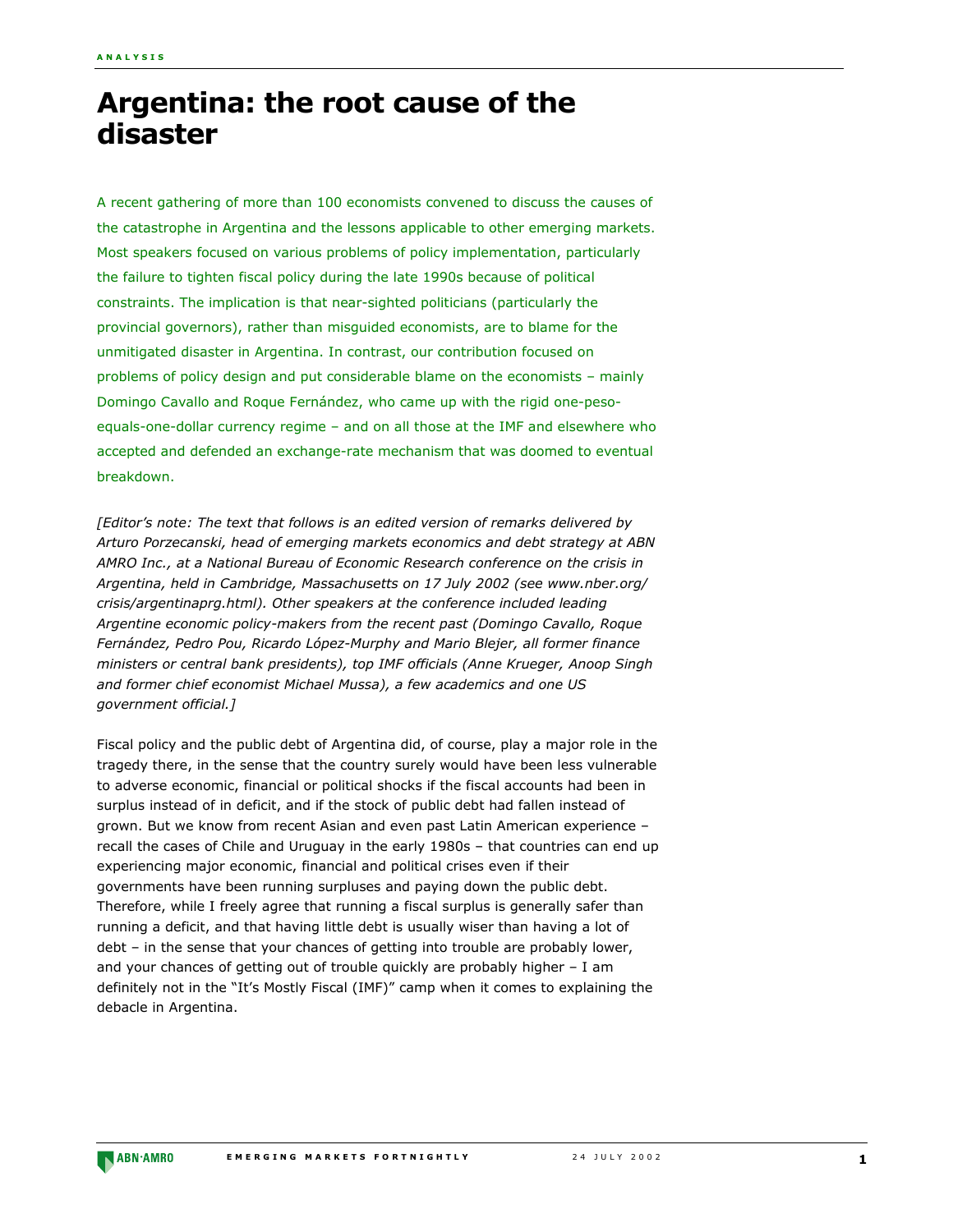| Table 1: Fiscal and debt trends prior to crises in selected emerging markets<br>$(% of GDP)*$ |      |      |        |
|-----------------------------------------------------------------------------------------------|------|------|--------|
|                                                                                               |      |      |        |
| Chile                                                                                         |      |      |        |
| Fiscal balance                                                                                | 4.8  | 5.4  | 2.6    |
| Government debt                                                                               | 44.5 | 30.9 | 22.7   |
| Uruguay                                                                                       |      |      |        |
| Fiscal balance                                                                                | 0.2  | 0.1  | $-0.1$ |
| Government debt                                                                               | 12.5 | 8.9  | 8.3    |
|                                                                                               | 1994 | 1995 | 1996   |
| <b>Indonesia</b>                                                                              |      |      |        |
| Fiscal balance                                                                                | 0.3  | 1.0  | 1.3    |
| Government debt                                                                               | 36.6 | 30.8 | 23.9   |
| South Korea                                                                                   |      |      |        |
| Fiscal balance                                                                                | 0.3  | 0.3  | 0.3    |
| Government debt                                                                               | 9.4  | 8.4  | 8.0    |
| <b>Thailand</b>                                                                               |      |      |        |
| Fiscal balance                                                                                | 1.9  | 3.0  | 2.4    |
| Government debt                                                                               | 6.0  | 4.6  | 3.8    |

*\* Data for central governments, not for their public sector as a whole (because of unavailability).*

*Source: IIF, IMF, ABN AMRO*

## **Fiscal trends during the 1990s**

Let me highlight the facts as we know them from the available data, and that is not as simple as it sounds because even on the website of Argentina's Ministry of Economy (see www.mecon.gov.ar) you can find statistical series on spending and revenues according to various definitions and levels of aggregation that are inconsistent with one another. First, there was no significant increase in primary spending (namely, spending excluding interest payments) at the federal, state and local levels relative to GDP during the last decade if you disregard, as you should for various reasons (eg because of hyperinflation-related distortions in relative prices), the observations from the early 1990s. A comparison of annual averages between 1994-96 and 1998-2000 shows an increase in said spending of no more than half of one percent of GDP (from 23.7% to 24.2% of GDP, using a data series validated by the IMF). Therefore, we are not dealing with a country where primary government spending ran amok. A separate statistical series on the number of civil servants employed by federal and provincial governments likewise shows a minor, 7% increase in total average headcount between 1994-96 and 1998-2000 (from 1.67m to 1.78m employees), and a minuscule increase in the bureaucracy as percent of the total labour force (from 12.3% to 12.5%) during said period. This does not mean, of course, that given the rigid exchange-rate regime and two major, adverse exogenous shocks (the Mexico crisis of 1995 and the Russia-cum-Brazil crisis of 1998-99), it would not have been prudent to have held primary spending constant in nominal terms or to have cut it  $-$  in absolute terms, never mind relative to GDP. The downsizing of primary government spending and of the bureaucracy was, at the very least, a missed opportunity.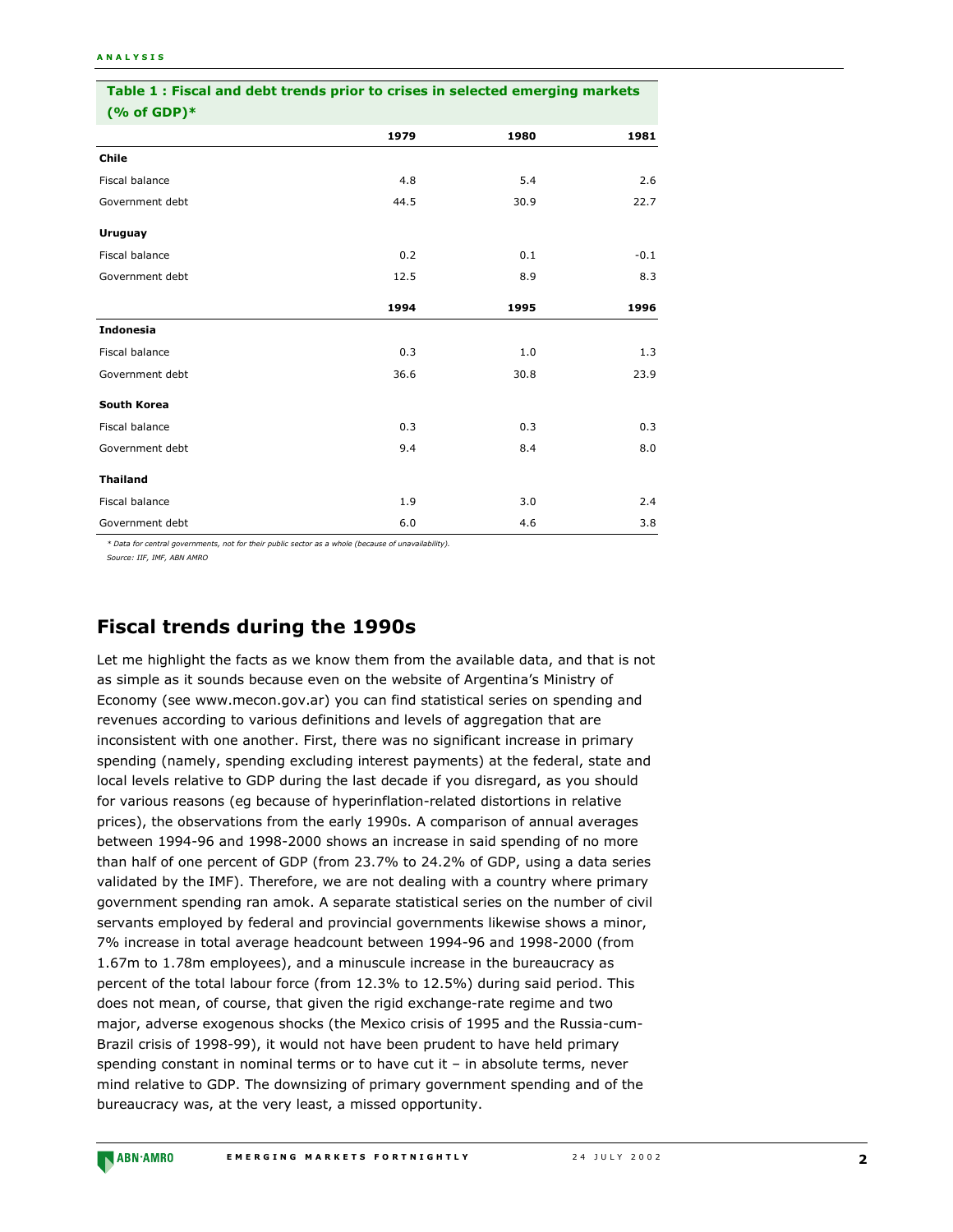

## **Chart 2 : Civil servants (m)**



*Source: Ministerio de EconomÌa, IMF, ABN AMRO*

Second, there was a significant increase in non-primary government spending relative to GDP, namely, in interest payments on the public debt. These payments rose from the equivalent of 1.5% of GDP in 1993-94 to 3.5% of GDP by 1999 and more than 4% of GDP in 2000-01. While part of the explanation for this trend is the continued growth of the stock of public debt during the 1990s (from the equivalent of less than 35% of GDP prior to 1995 to more than 51% of GDP by 2000), the main explanations lie elsewhere. The government had issued Brady-type bonds that had initial coupon payments that were low but were scheduled to increase (namely, step up) during the 1990s, and then there were other government bonds that had a grace period on interest payments during which said payments were capitalised. As time passed, these chickens came home to roost with heavy budgetary implications. The increases in the government's interest bill were quite predictable and should have been offset  $-$  and not through creative accounting and financial engineering of the type that we saw in the final stages of Argentina's drama, but through the pursuit of a much more thrifty fiscal policy during the second half of the 1990s. The government had managed to register primary fiscal surpluses of 1.5% of GDP in 1992-93, but in the period 1994-2000 it posted three years of primary deficits (1995-96 and 1999) and four years of primary surpluses averaging a meagre 0.3% of GDP.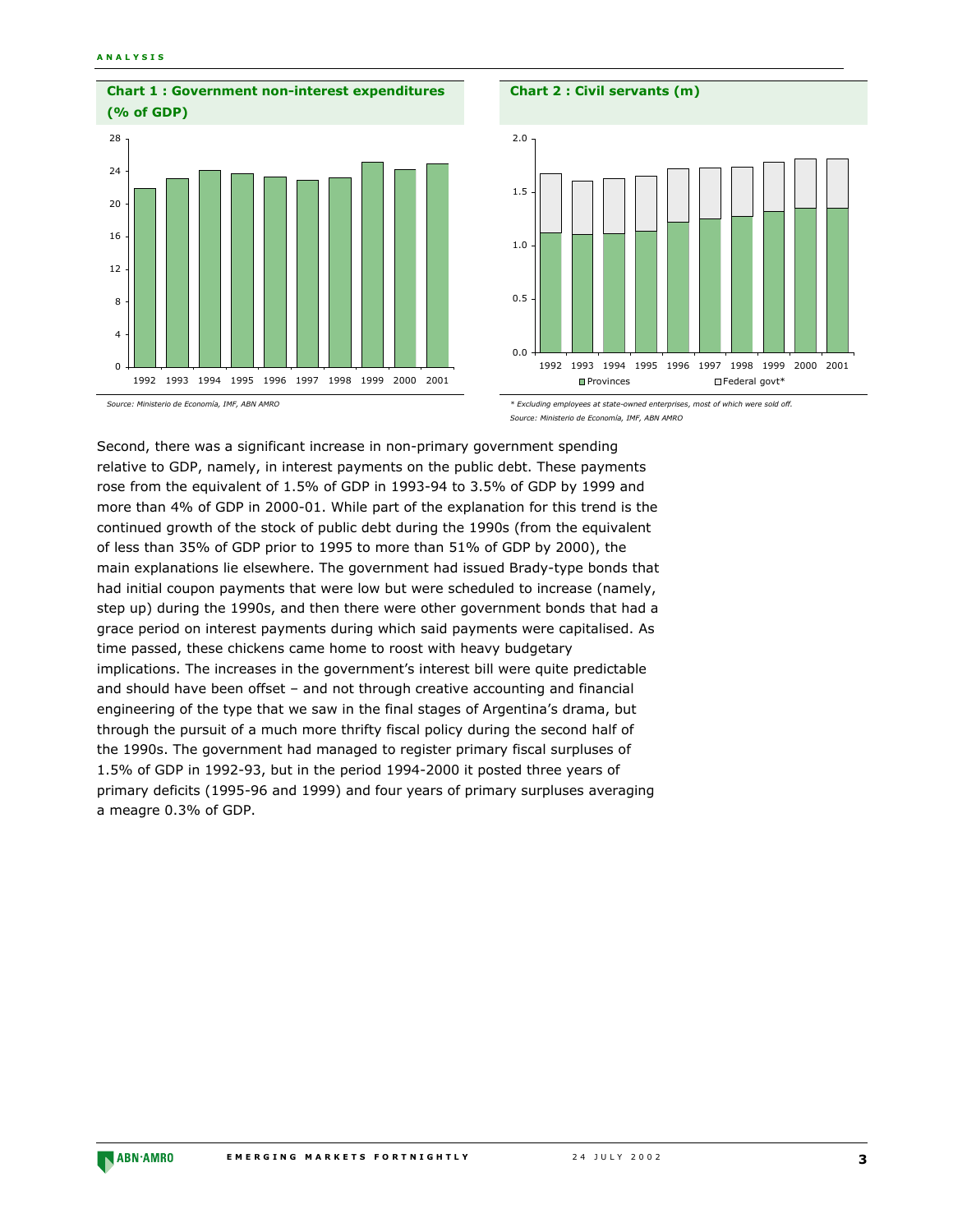

Third, the government suffered from a chronic shortfall in revenues. Tax collections and other revenues net of privatisation income peaked in 1994 (at 24.3% of GDP) and declined during the next five years - despite various hikes in tax rates (eg in the VAT from 18% to 21%), base-broadening measures, enforcement initiatives and much tinkering with the tax structure. One reason is the pension reform implemented in mid-1994, which allowed for the deviation of employee contributions to privately run pension funds. The transition costs of this pension reform were on the order of 1% of GDP per annum. The fiscal implications of the reform were also quite predictable and likewise should have been offset for the sake of fiscal prudence. The other reason for the shortfall in revenues, I believe, is that as cost-cutting pressures in the private sector became intense, especially after the economy lost international competitiveness in the late 1990s (due to the dollarís appreciation and the Brazilian Realís sharp devaluation), tax evasion and avoidance grew out of control. Companies started to view tax payments as another cost of doing business that had to be minimised in the face of a grossly overvalued peso, and individuals sought to reduce their tax burden to maximise their disposable income as living standards started to fall. The structural changes that took place in Argentina during the 1990s meant that tax-paying jobs in the formal economy were destroyed (eg in state-owned companies that were privatised) and that most new jobs were created only in the underground economy. After 1998, as the employment situation worsened, most Argentines increasingly felt that they had to choose between paying taxes and paying the rent - and there is no question that more and more opted to do the latter.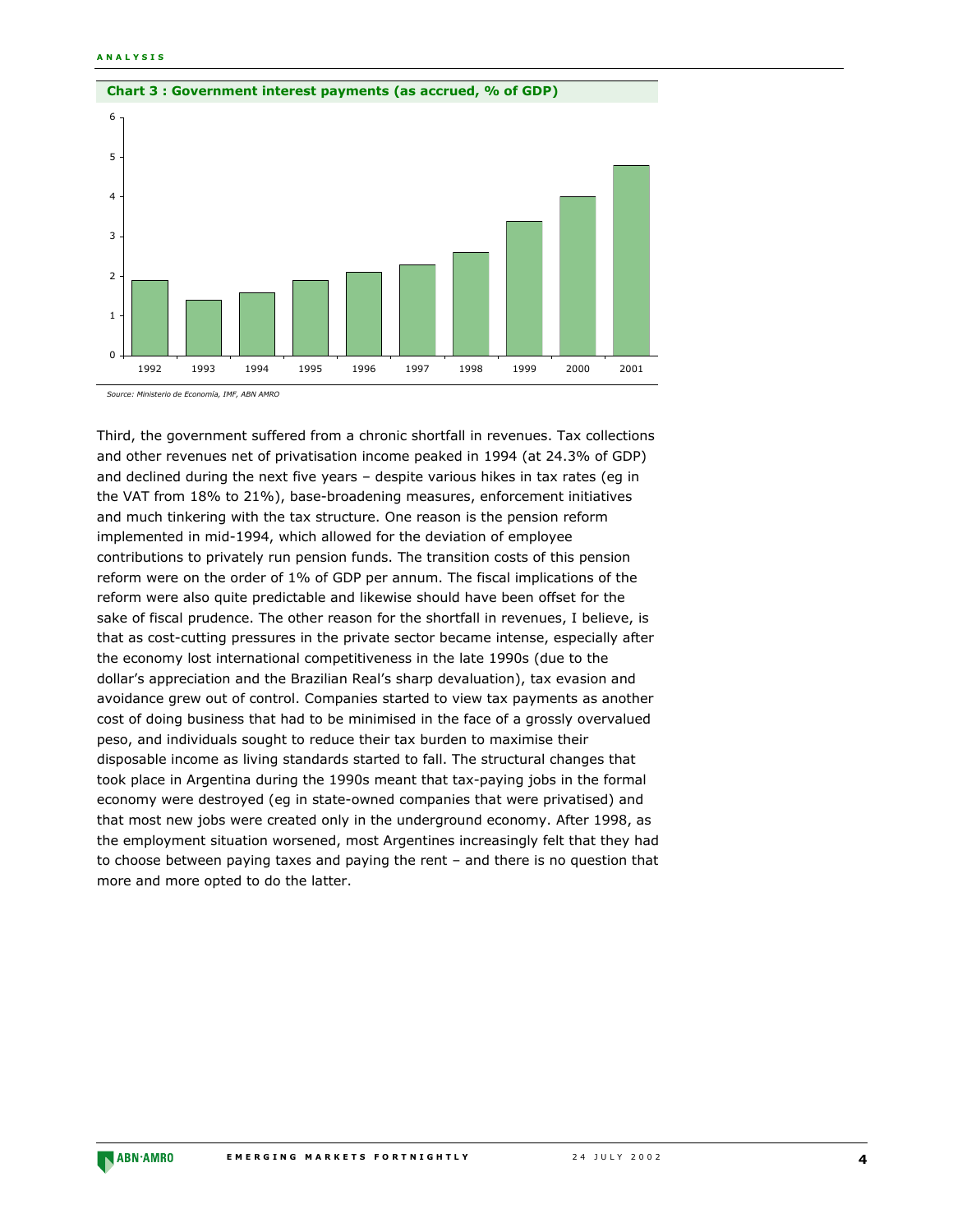

*Source: Ministerio de EconomÌa, IMF, ABN AMRO*

## **The crucial role of the exchange-rate regime**

And this leads me to delve deeper into the relationship between the exchange rate regime and the fiscal accounts, which was highly detrimental. One link is this one that I just mentioned: I believe that the fixed exchange rate regime undermined the government's revenue base by encouraging tax evasion, especially when Argentina lost international competitiveness in the late 1990s. In the face of rising interest payments on the public debt, it was practically impossible to balance the government budget, and thus to generate prudent primary fiscal surpluses, unless it was by slashing government spending via layoffs of civil servants or cuts in salaries and pensions  $-$  which the political class was understandably reluctant to approve, although under extreme duress and in the end it did.

But the most potent and ultimately deadly link is that between the exchange rate regime and the public debt. The one-to-one regime encouraged the government (and also the private sector) to take on mostly foreign-currency-denominated debt. Indeed, by late last year, only 3% of the public debt was denominated in Argentine pesos. This represented a huge potential liability, because when one peso was equal to one dollar, the public debt was equivalent to some 50% of GDP (eg in 2000), but if ever one peso no longer purchased one dollar, then the countryís debt ratios would instantly grow out of control: at an exchange rate of 2 ARS/USD, the mostly foreign-currency-denominated public debt would jump to the equivalent of about 100% of GDP, and at 3 ARS/USD it would jump further to 150% of GDP. How could a government that collected tax revenues only in pesos, had long ago sold all of its assets that could attract dollars, and was legally prevented even from printing pesos - the autonomous central bank was authorised to issue pesos only in exchange for dollars - have only 3% of its liabilities denominated in pesos? And yet, I never heard any criticism of this irresponsible currency mismatch either in Washington or elsewhere  $-$  a policy that ensured that, if ever there was a change in the currency regime involving a devaluation, the public sector would be rendered instantly insolvent. All of the talk in policy and academic circles was about the fact that the public debt was creeping up over time (as noted, from the equivalent of 35% of GDP before 1995 to 51% by 2000) – a disquieting trend, to be sure, but not a lethal one as long as the exchange rate was kept unchanged.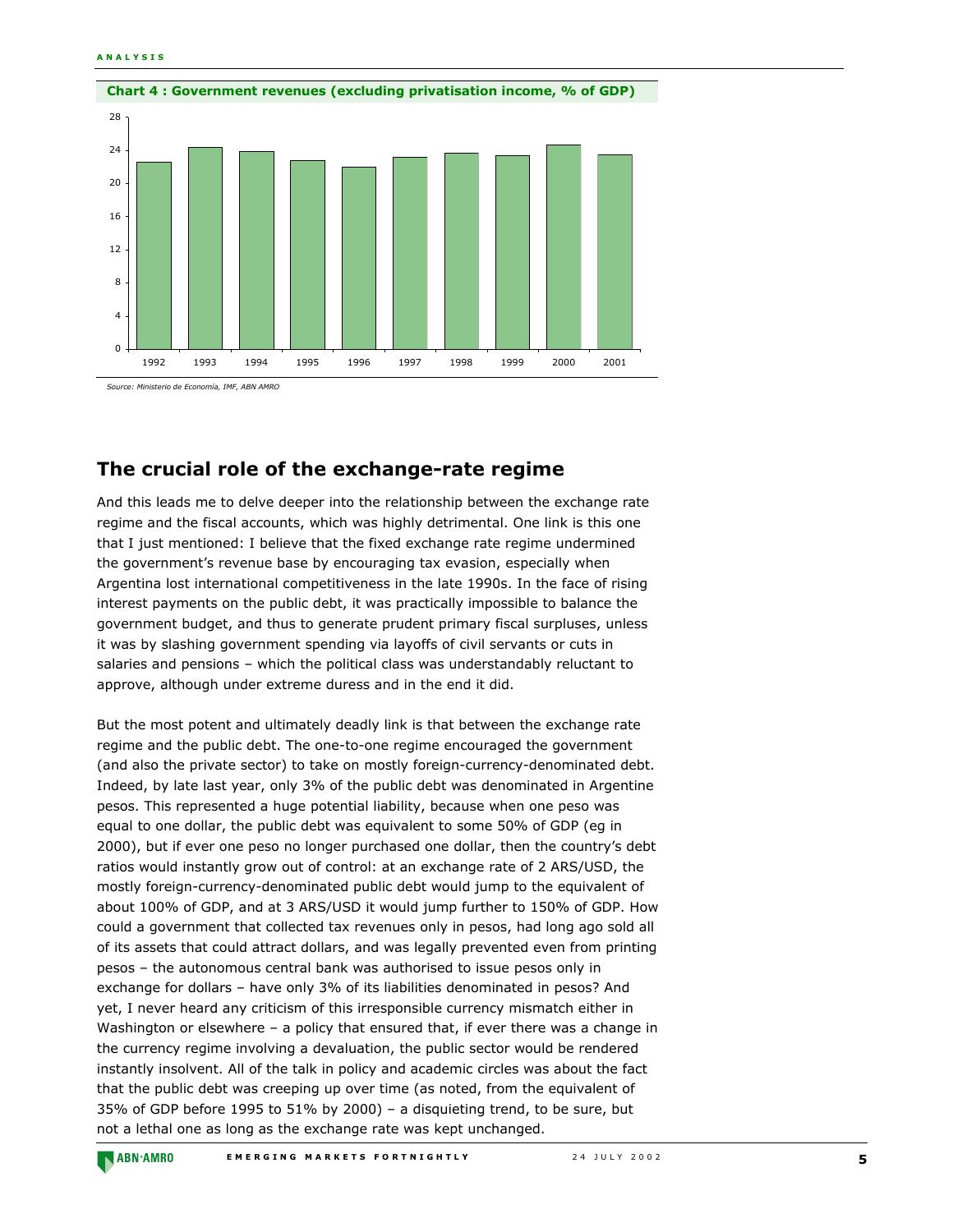

*\* Mostly British pounds and Swiss francs. Source: Ministerio de EconomÌa, ABN AMRO*

In sum, I agree that fiscal policy in Argentina during the 1990s was not as prudent as it should have been, considering everything that was known and should have been known at the time  $-$  and I'm talking about the period of "fat cows" prior to 1998 as well as the period of "lean cows" after 1998. But I blame the artificial onepeso-equals-one-dollar exchange-rate regime much, much more for all of the ills that afflict Argentina today  $-$  including the fiscal ills.

Indeed, I regard the failure of most economists to realise back in the 1970s that the shift from fixed to floating exchange rates in the First World and the exponential growth of international capital flows put all Third World countries with artificial exchange-rate regimes at critical risk, as the greatest failure of our profession in the second half of the 20th century. These inflexible regimes were bound to prove unable to withstand the growth of market forces and the ups and downs of the world economy (commodity prices, interest rates, capital flows and the like). Moreover, they were bound to prove ruinous in a fast-globalising world, because they encouraged banks, companies and governments to take on hard-currency debt while exchange rates were held fixed artificially, only to render them all bankrupt once said exchange-rate regimes were modified or ditched. We could have prevented the many currency-cum-debt crises of the 1980s and the many currency-cum-debt crises of the 1990s - in Asia, Russia and Latin America, including in Argentina after artificially rigid exchange-rate regimes during 1977-1981 and again during 1991-2001. We should not hold politicians responsible for the mess that we economists created.

But no, an inexplicable number of leading economists in policymaking and academic roles remained enamoured of exchange-rate-based stabilisations, despite mounting evidence that they worked for a while but proved catastrophic later, and the rest were inexcusably agnostic on this absolutely crucial policy issue. Even in 1991, when Domingo Cavallo and Roque Fernández came up with the one-to-one Convertibility Plan for Argentina, there was ample evidence from around the globe that even more dollarised countries, such as nearby Bolivia and Peru, were able to halt hyperinflation in its tracks without relying on a fixed exchange rate. If, instead, government spending or the public debt had been chosen as the means to stabilise Argentina, I dare say that today we would be celebrating rather than lamenting the country's destiny.

**Chart 6 : Inflation in Bolivia and Peru (peak inflation month = 0, % mom)**



*Source: IMF, ABN AMRO*